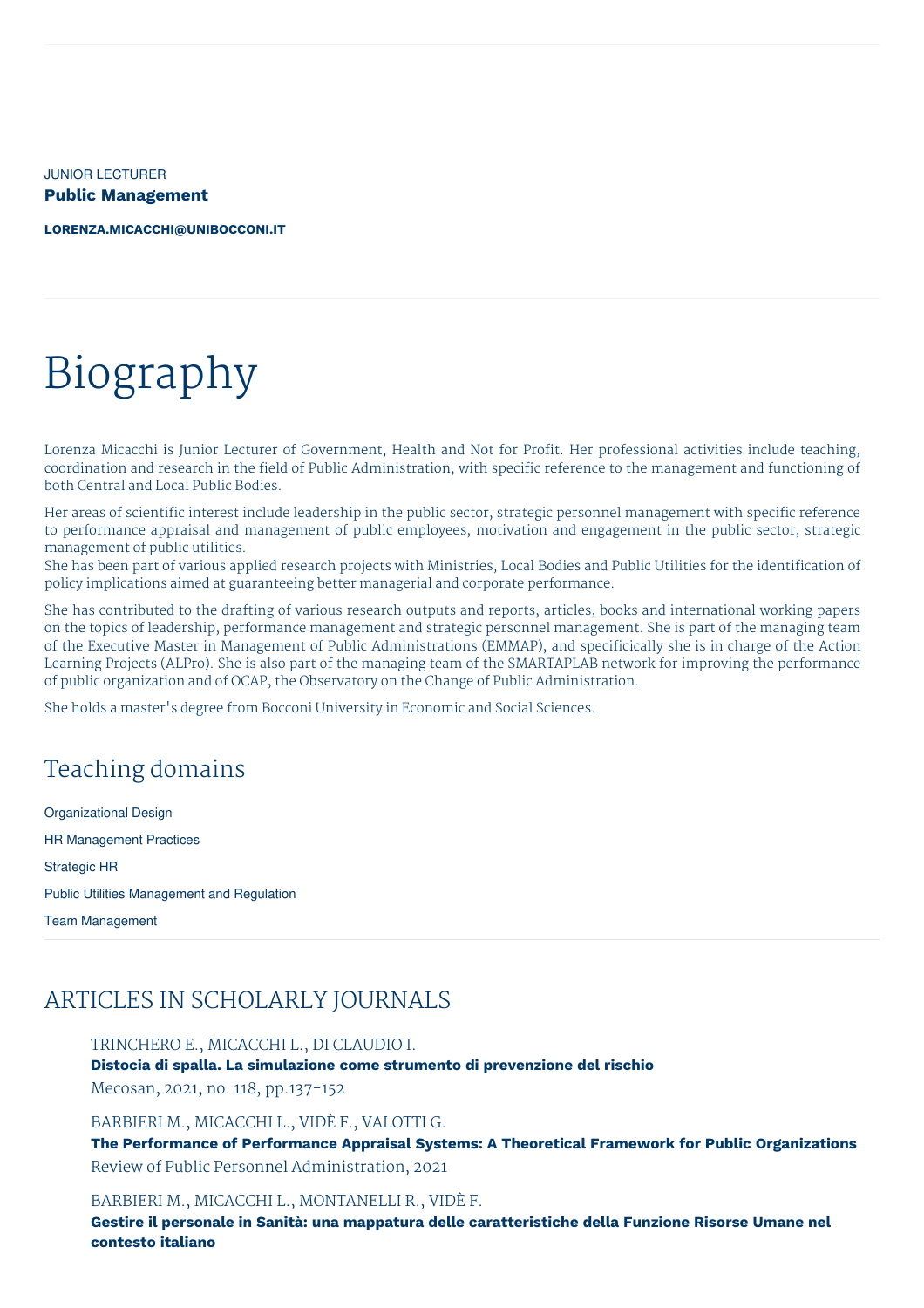Mecosan, 2020, no. 114, pp.33-65

VALOTTI G., BARBIERI M., GIACOMELLI G., MICACCHI L., VIDÈ F. **Il lavoro agile: un'occasione da non perdere** Rivista Italiana di Public Management, 2020, vol.3, no. 2, pp.299-319

MICACCHI L., VALOTTI G. **Il nodo della corporate governance nelle public utilities** Economia & Management, 2020, no. 2, pp.66-73

# RESEARCH MONOGRAPHS

BARBIERI M., DE GIORGI M., GIANNELLA R., MICACCHI L., VIDÈ F. **La valutazione della performance individuale. Dalla teoria alla pratica** Egea, Milano, Italy, 2021

# CONTRIBUTION TO CHAPTERS, BOOKS OR RESEARCH MONOGRAPHS

#### MICACCHI L., VALOTTI G.

**Nuovi modelli organizzativi per una PA agile e reattiva** in *Reactive PA. Lezioni dalla Pandemia per il Cambiamento della Pubblica Amministrazione* G. Valotti (Eds),Egea, chap. 6, pp.151-171, 2022

TRINCHERO E., ROTA S., SAPORITO R., MICACCHI L. **Prerequisiti organizzativo gestionali per la sicurezza del paziente: il ruolo della leadership** in *Conoscere per gestire il rischio in sanità* A. Firenze (Eds),SEU Società Editrice Universo, 2021

#### GIACOMELLI G., MICACCHI L.

**Abusi e maltrattamenti verso minori** in *La tutela dei minori a Milano. Una prospettiva di sistema* M. Barbieri, G. Giacomelli (Eds),Egea, chap. 5, pp.125-162, 2021

#### BARBIERI M., MICACCHI L.

**I minori e la rete web** in *La tutela dei minori a Milano. Una prospettiva di sistema* Barbieri M., Giacomelli G. (Eds),Egea, chap. 6, pp.163-191, 2021

## **OTHER**

FOSTI G., LONGO F., MICACCHI L., NOTARNICOLA E., PEROBELLI E., ROTA S., SAPORITO R., TRINCHERO E. Superare le politiche della sfiducia: tre piste di lavoro per un nuovo contratto sociale tra PA e cittadini -**Report di Ricerca SNA** 2021, SDA Bocconi, Milano, Italy